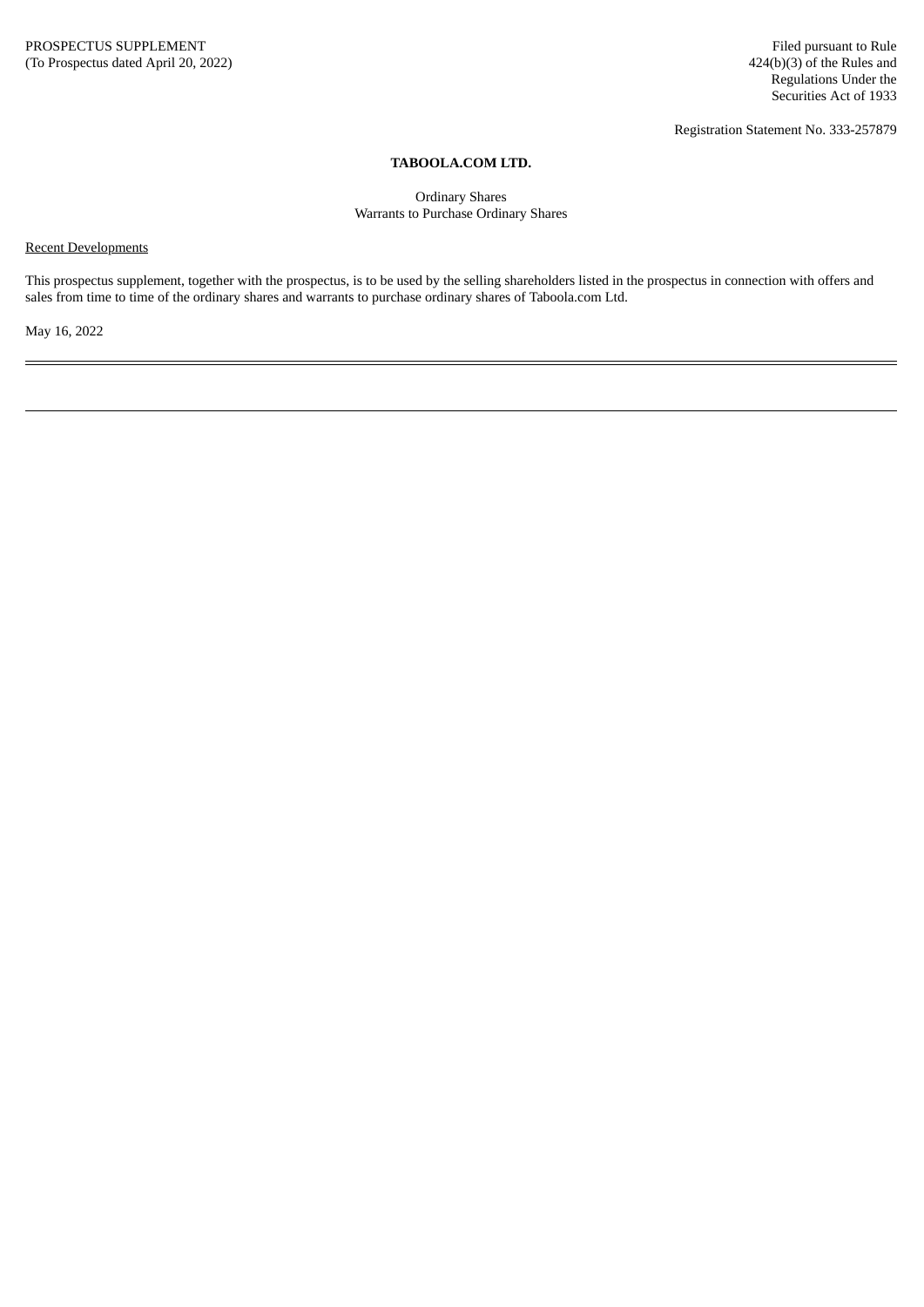#### **First Quarter 2022 Results Summary** (unaudited)

|                                                      | <b>Three Months Ended</b><br>March 31, |               |        |                 |                    |
|------------------------------------------------------|----------------------------------------|---------------|--------|-----------------|--------------------|
| (dollars in millions, except per share data)         | 2022                                   |               | 2021   | % change<br>YoY | <b>Q1 Guidance</b> |
| <b>Revenues</b>                                      | \$<br>354.7                            | \$.           | 303.0  | $17.1\%$ \$     | 353 to \$359       |
| Gross profit                                         | \$<br>112.0                            | S             | 89.5   | $25.2\%$ \$     | 108 to \$112       |
| Net income                                           | \$<br>3.9                              | <sup>\$</sup> | 18.6   | $-79.1%$        |                    |
| EPS diluted(1)                                       | \$<br>0.015                            | \$.           | 0.169  | $-91.1%$        |                    |
| Ratio of Net Income to Gross Profit                  | 3.5%                                   |               | 20.8%  | $-83.3%$        |                    |
| Cash flow provided by (used in) operating activities | \$<br>8.1                              | \$.           | (9.1)  | <b>NM</b>       |                    |
| Cash, cash equivalents and short-term deposits       | \$<br>318.0                            | \$.           | 229.3  | 38.7%           |                    |
| <b>Non-GAAP Financial Data*</b>                      |                                        |               |        |                 |                    |
| ex-TAC Gross Profit                                  | \$<br>138.2                            | S             | 105.9  | $30.5\%$ \$     | 134 to \$138       |
| <b>Adjusted EBITDA</b>                               | \$<br>34.9                             | -S            | 33.5   | $3.9\%$ \$      | 32 to \$34         |
| Non-GAAP Net Income                                  | \$<br>21.9                             | \$.           | 22.8   | $-4.0\%$ \$     | 12 to \$14         |
| Pro forma Non-GAAP EPS diluted (2)                   | \$<br>0.085                            | <sup>\$</sup> | 0.088  | $-3.4\%$        |                    |
| Ratio of Adjusted EBITDA to ex-TAC Gross Profit      | 25.2%                                  |               | 31.7%  | $-20.4%$        |                    |
| Free Cash Flow                                       | \$<br>1.2                              | <sup>\$</sup> | (14.6) | <b>NM</b>       |                    |
|                                                      |                                        |               |        |                 |                    |

1 The weighted-average shares used in this computation for the three months ended March 31, 2022 and 2021 is 260,036,934 and 75,131,828, respectively. Outstanding shares increased significantly year-over-year as a result of the Company going public.

2 See Appendix for a description and calculation of Pro forma Non-GAAP EPS diluted.

NM = Not Meaningful

#### **Business Highlights**

- Announced new digital property partner agreements, including with Ciao People, Webedia, Krone.at and Penske Media Corporation (PMC).
- Signed significant renewals with Associated Press, Altice News, Insider, Le Point and E! Online, among others.
- New digital property partners1 drove \$21.3 million and existing digital property partners2 drove \$30.4 million of revenue growth. Net dollar retention3 was 110%.
- Expanded our Taboola Newsroom offering with the roll-out of Homepage For You that empowers homepage editors to personalize the homepage using AI based on data and insight.
- Grew the Taboola Trust portfolio to now include dozens of external partnerships, certifications and accreditations, which add to an already robust internal investment in brand safety and suitability, including with IAB, Newsguard and others.
- Held inaugural Investor Day on March 29th where we outlined our strategy and shared a deeper view of our business through presentations by leaders from across Taboola and conversations with clients. Replay and materials available at https://investors.taboola.com**.**

1New digital property partners within the first 12 months that were live on our network.

2Net growth of existing digital property partners, including the growth of new digital property partners (beyond the revenue contribution determined based on the run-rate revenue generated by them when they are first on-boarded).

3Net Dollar Retention is the net growth of existing digital property partners for the given period divided by the revenues from the same period in the prioryear.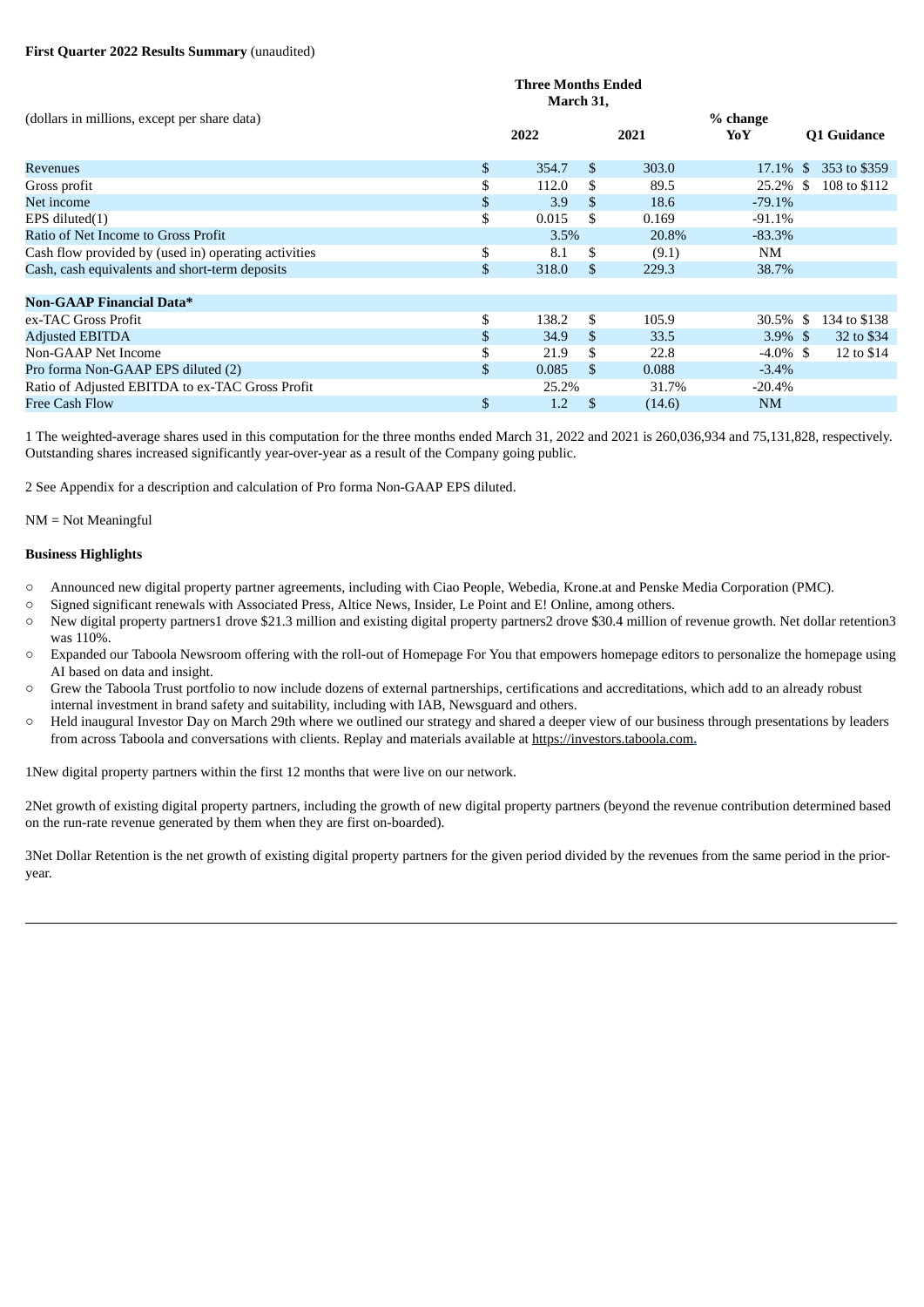### **\*About Non-GAAP Financial Information**

This press release includes ex-TAC Gross Profit, Adjusted EBITDA, Ratio of Adjusted EBITDA to ex-TAC Gross Profit, Free Cash Flow, Non-GAAP Net Income and Non-GAAP EPS diluted, which are non-GAAP financial measures. These non-GAAP financial measures are not measures of financial performance in accordance with GAAP and may exclude items that are significant in understanding and assessing the Company's financial results. Therefore, these measures should not be considered in isolation or as an alternative to revenues, gross profit, net income, cash flows from operations or other measures of profitability, liquidity or performance under GAAP. You should be aware that the Company's presentation of these measures may not be comparable to similarly-titled measures used by other companies.

Non-GAAP Net Income and Non-GAAP EPS diluted are presented to provide insight into our Q1 results, and Non-GAAP Net Income is also presented to provide insight into our projected future results, in each case excluding fair value revaluation of warrants liability, share-based compensation expenses, M&A costs, amortization of acquired intangibles and related income tax effects. The type of adjustments made may vary from period to period.

The Company believes non-GAAP financial measures provide useful supplemental information to management and investors regarding future financial and business trends relating to the Company. The Company believes that the use of these measures provides an additional tool for investors to use in evaluating operating results and trends and in comparing the Company's financial measures with other similar companies, many of which present similar non-GAAP financial measures to investors. Non-GAAP financial measures are subject to inherent limitations because they reflect the exercise of judgments by management about which items are excluded or included in calculating them, which may vary from period to period. Please refer to the appendix at the end of this press release for reconciliations to the most directly comparable measures in accordance with GAAP.

## **\*\*About Pro Forma With Connexity Information**

This press release includes historical and projected pro forma information for ex-TAC Gross Profit. The pro forma information presents the pro forma effect of the Connexity acquisition as if it had been completed on January 1, 2021. The pro forma information is unaudited, is provided as supplemental information only and is subject to the limitations contained under the heading "Unaudited Pro Forma Condensed Combined Financial Information" in our Prospectus forming part of our Registration Statement on Form F-1/A filed on April 13, 2022, as it may be amended from time to time, filed with the Securities and Exchange Commission.

## **Note Regarding Forward-Looking Statements**

Certain statements in this press release are forward-looking statements. Forward-looking statements generally relate to future events including future financial or operating performance of Taboola.com Ltd. (the "Company"). In some cases, you can identify forward-looking statements by terminology such as "may", "should", "expect", "guidance", "intend", "will", "estimate", "anticipate", "believe", "predict", "target", "potential" or "continue", or the negatives of these terms or variations of them or similar terminology. Such forward-looking statements are subject to risks, uncertainties, and other factors which could cause actual results to differ materially from those expressed or implied by such forward looking statements.

These forward-looking statements are based upon estimates and assumptions that, while considered reasonable by the Company and its management, are inherently uncertain. Uncertainties and risk factors that could affect the Company's future performance and cause results to differ from the forward-looking statements in this press release include, but are not limited to: the ability to recognize the anticipated benefits of the recent acquisition of Connexity and the business combination between the Company and ION Acquisition Corp. 1 Ltd. (together, the "Business Combinations"), which may be affected by, among other things, competition, the ability of the Company to grow and manage growth profitably, maintain relationships with customers and retain its management and key employees; the Company's ability to successfully integrate the Connexity acquisition; costs related to the Business Combinations; changes in applicable laws or regulations; the Company's estimates of expenses and profitability and underlying assumptions with respect to accounting presentations and purchase price and other adjustments; ability to attract new digital properties and advertisers; ability to meet minimum guarantee requirements in contracts with digital properties; intense competition in the digital advertising space, including with competitors who have significantly more resources; ability to grow and scale the Company's ad and content platform through new relationships with advertisers and digital properties; ability to secure high quality content from digital properties;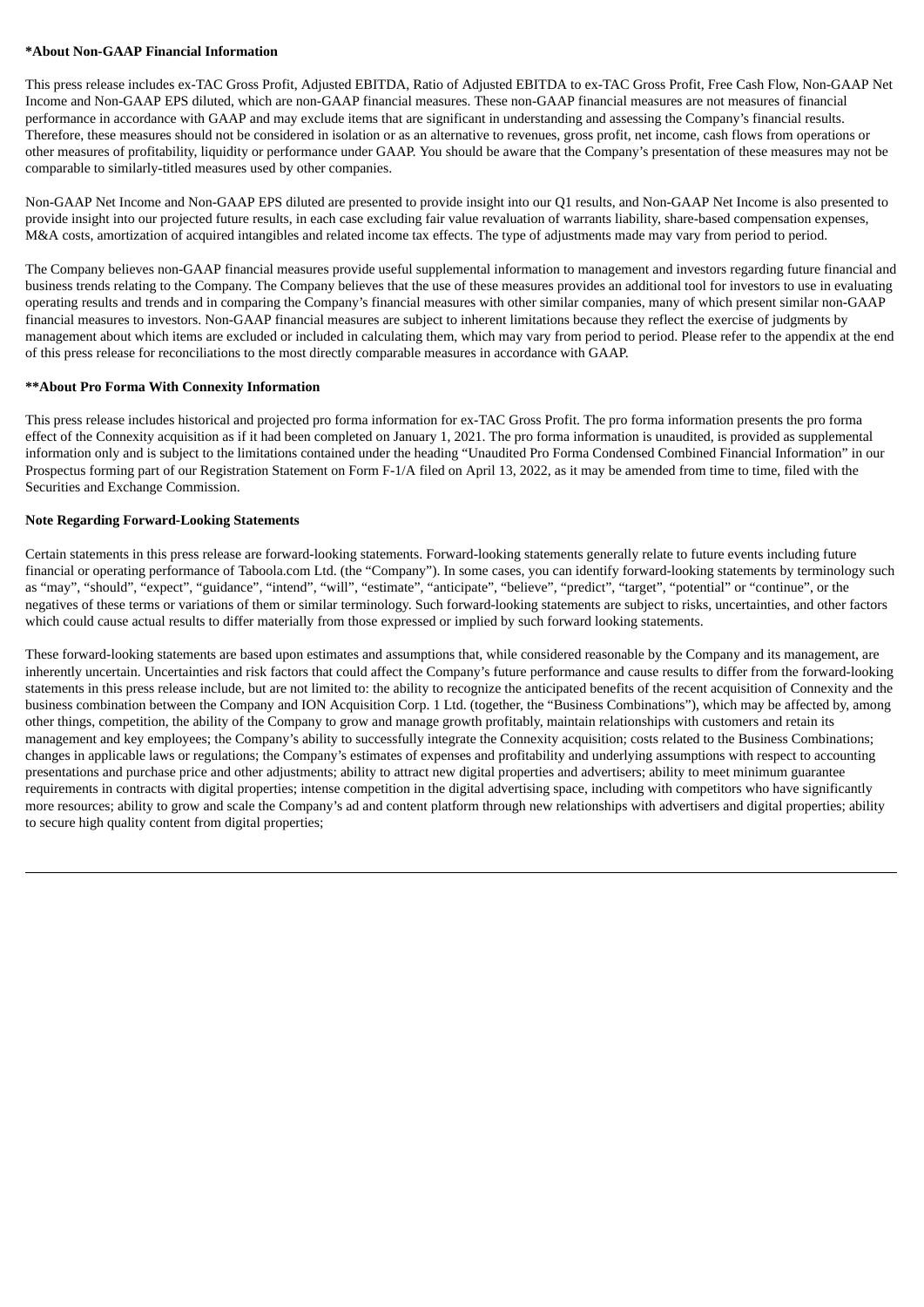ability to maintain relationships with current advertiser and digital property partners; ability to make continued investments in the Company's AI-powered technology platform; the need to attract, train and retain highly-skilled technical workforce; changes in the regulation of, or market practice with respect to, "third party cookies" and its impact on digital advertising; continued engagement by users who interact with the Company's platform on various digital properties; the impact of the ongoing COVID-19 pandemic; reliance on a limited number of partners for a significant portion of the Company's revenue; changes in laws and regulations related to privacy, data protection, advertising regulation, competition and other areas related to digital advertising; ability to enforce, protect and maintain intellectual property rights; and risks related to the fact that we are incorporated in Israel and governed by Israeli law; and other risks and uncertainties set forth in the Company's Annual Report on Form 20-F for the year ended December 31, 2021 under Item 3.D. "Information About the Company - Risk Factors," the Company's Registration Statement on Form F-1/A filed on April 13, 2022, as it may be amended or supplemented from time to time, under the sections entitled "Cautionary Note Regarding Forward-looking Statements" and "Risk Factors," and in the Company's subsequent filings with the Securities and Exchange Commission.

Nothing in this press release should be regarded as a representation by any person that the forward-looking statements set forth herein will be achieved or that any of the contemplated results of such forward-looking statements will be achieved. You should not place undue reliance on these forward-looking statements, which speak only as of the date they were made. The Company undertakes no duty to update these forward-looking statements except as may be required by law.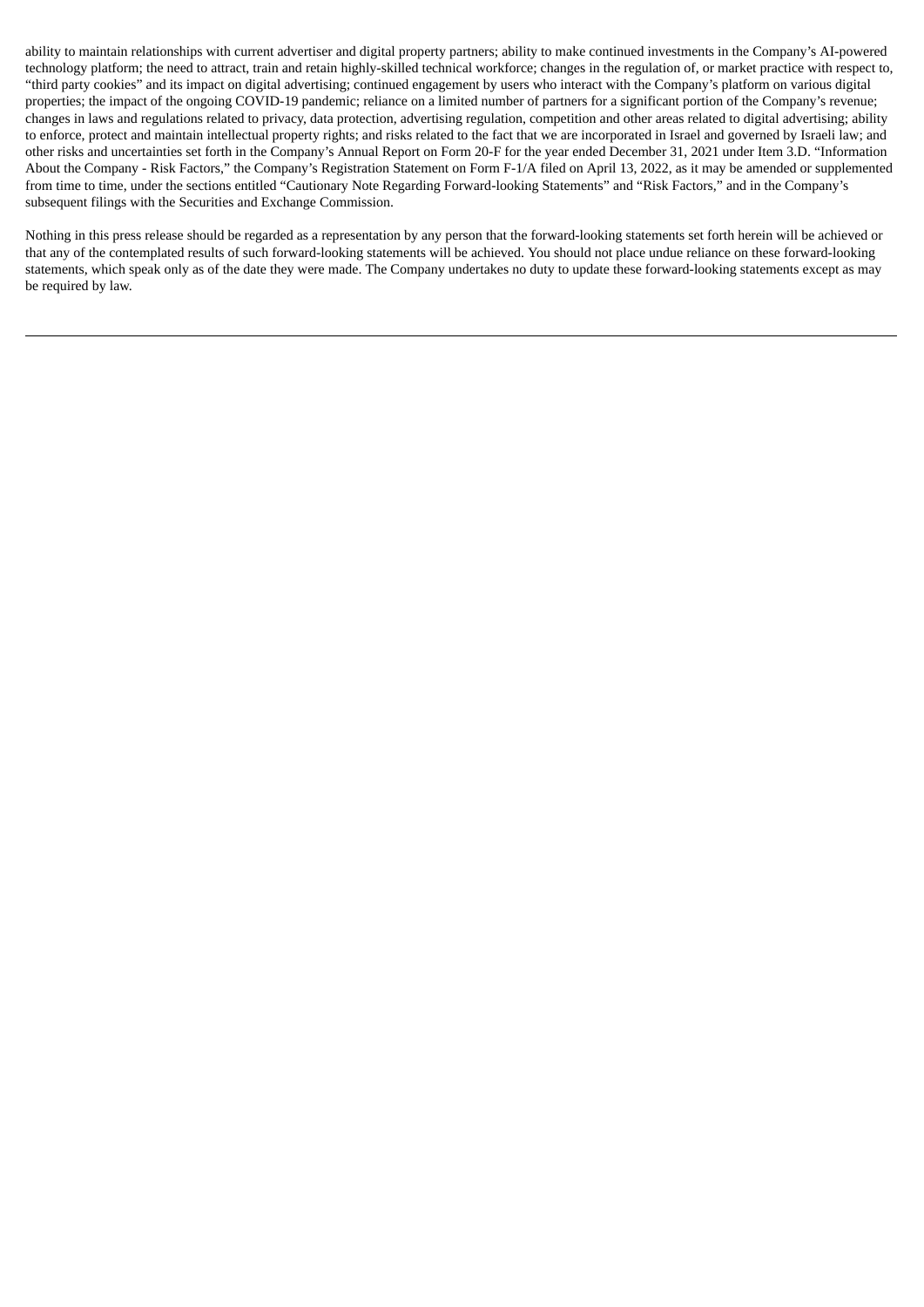#### **CONSOLIDATED BALANCE SHEETS**

U.S. dollars in thousands, except share and per share data

|                                            | March 31,<br>2022 |                 |      | December 31,<br>2021 |
|--------------------------------------------|-------------------|-----------------|------|----------------------|
|                                            | <b>Unaudited</b>  |                 |      |                      |
| <b>ASSETS</b><br><b>CURRENT ASSETS</b>     |                   |                 |      |                      |
| Cash and cash equivalents                  | \$                | 277,927         | - \$ | 319,319              |
| Short-term deposits<br>Restricted deposits |                   | 40,026<br>1,000 |      | 1,000                |
| Trade receivables, net                     |                   | 199,300         |      | 245,235              |
| Prepaid expenses and other current assets  |                   | 73,165          |      | 63,394               |
| <b>Total current assets</b>                |                   | 591,418         |      | 628,948              |
| <b>NON-CURRENT ASSETS</b>                  |                   |                 |      |                      |
| Long-term prepaid expenses                 |                   | 30,017          |      | 32,926               |
| <b>Restricted deposits</b>                 |                   | 3,897           |      | 3,897                |
| Deferred tax assets                        |                   | 679             |      | 1,876                |
| Right of use assets                        |                   | 62,210          |      | 65,105               |
| Property and equipment, net                |                   | 64,471          |      | 63,259               |
| Intangible assets, net                     |                   | 235,143         |      | 250,923              |
| Goodwill                                   |                   | 550,568         |      | 550,380              |
| <b>Total non-current assets</b>            |                   | 946,985         |      | 968,366              |
| <b>Total assets</b>                        |                   | 1,538,403       |      | 1,597,314            |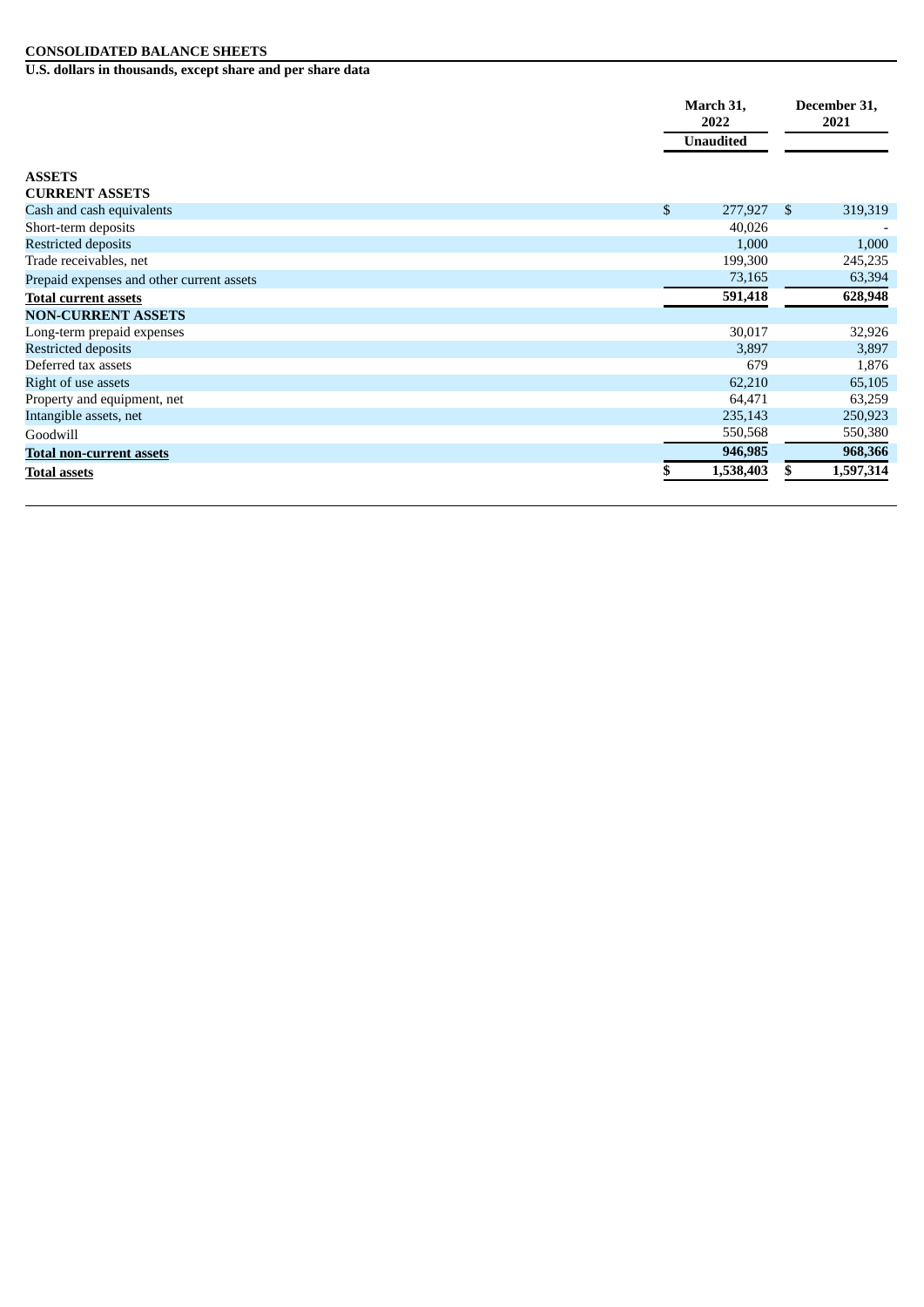#### **CONSOLIDATED BALANCE SHEETS**

**U.S. dollars in thousands, except share and per share data**

|                                                                                                                        | March 31.<br>2022 |           | December 31.  |           |
|------------------------------------------------------------------------------------------------------------------------|-------------------|-----------|---------------|-----------|
|                                                                                                                        | <b>Unaudited</b>  |           |               |           |
| <b>LIABILITIES AND SHAREHOLDERS' EQUITY</b><br><b>CURRENT LIABILITIES</b>                                              |                   |           |               |           |
| Trade payables                                                                                                         | $\mathbb{S}$      | 215,604   | <sup>\$</sup> | 259,941   |
| Short-term operating lease liabilities                                                                                 |                   | 15,396    |               | 12,958    |
| Accrued expenses and other current liabilities                                                                         |                   | 107,738   |               | 124,662   |
| Current portion of long-term loan                                                                                      |                   | 3,000     |               | 3,000     |
| <b>Total current liabilities</b>                                                                                       |                   | 341,738   |               | 400,561   |
| <b>LONG TERM LIABILITIES</b>                                                                                           |                   |           |               |           |
| Deferred tax liabilities                                                                                               |                   | 45,744    |               | 51,027    |
| Warrants liability                                                                                                     |                   | 17,185    |               | 31,227    |
| Long-term loan, net of current portion                                                                                 |                   | 285,010   |               | 285,402   |
| Long-term operating lease liabilities                                                                                  |                   | 54,812    |               | 61,526    |
| <b>Total long-term liabilities</b>                                                                                     |                   | 402,751   |               | 429,182   |
| <b>SHAREHOLDERS' EQUITY</b>                                                                                            |                   |           |               |           |
| Ordinary shares with no par value-Authorized: 700,000,000 as of March 31, 2022 and December 31, 2021;                  |                   |           |               |           |
| 238,816,867 and 234,031,749 shares issued and outstanding as of March 31, 2022 and December 31, 2021,<br>respectively. |                   |           |               |           |
| Additional paid-in capital                                                                                             |                   | 846,701   |               | 824,016   |
| Accumulated other comprehensive loss                                                                                   |                   | (230)     |               |           |
| Accumulated deficit                                                                                                    |                   | (52, 557) |               | (56, 445) |
| <b>Total shareholders' equity</b>                                                                                      |                   | 793,914   |               | 767,571   |
| <b>Total liabilities and shareholders' equity</b>                                                                      |                   | 1,538,403 | S             | 1,597,314 |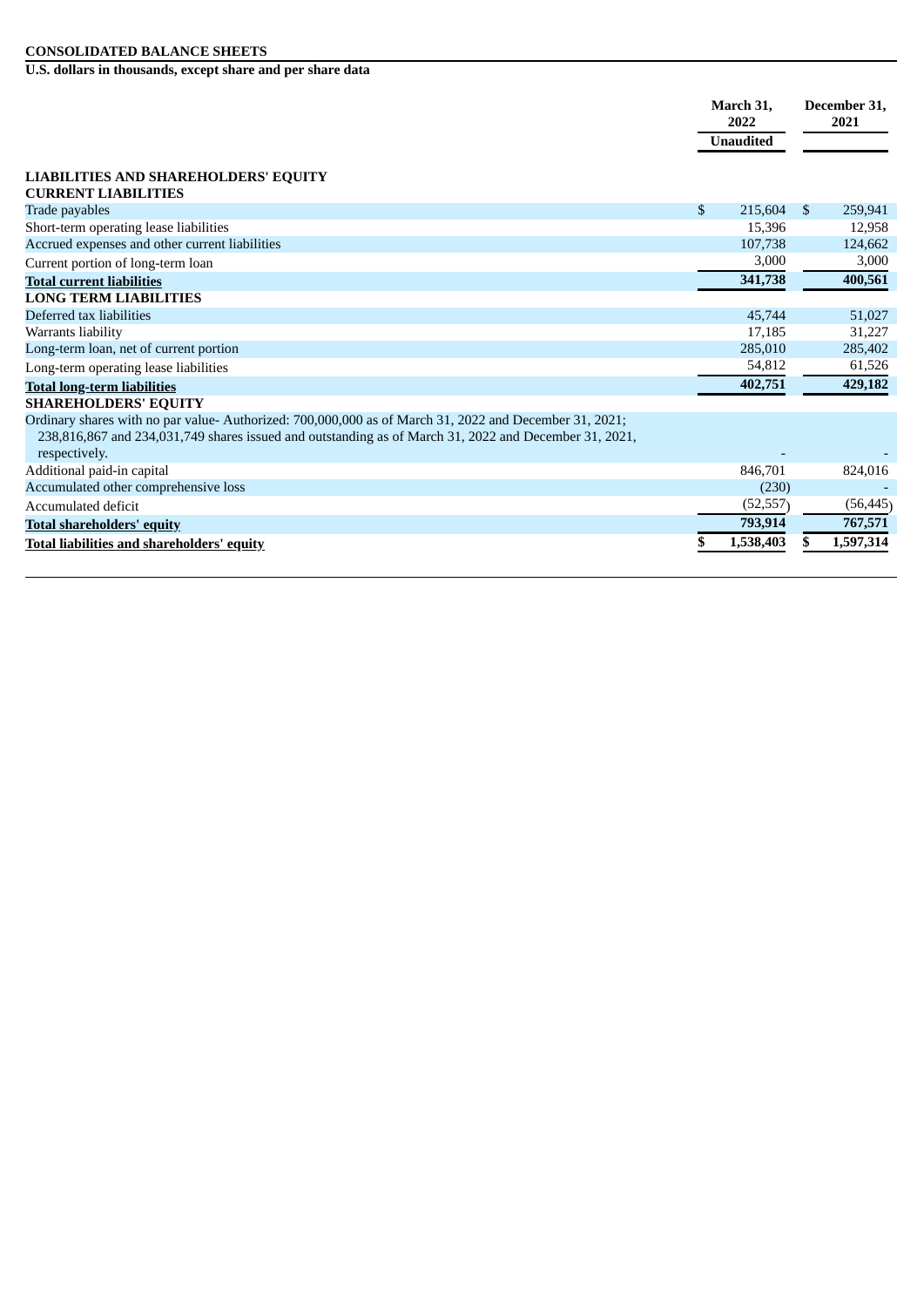#### **CONSOLIDATED STATEMENTS OF INCOME**

**U.S. dollars in thousands, except share and per share data**

|                                                                                                               | Three months ended<br>March 31, |                  |               |              |
|---------------------------------------------------------------------------------------------------------------|---------------------------------|------------------|---------------|--------------|
|                                                                                                               | 2022                            |                  |               | 2021         |
|                                                                                                               |                                 | <b>Unaudited</b> |               |              |
| <b>Revenues</b>                                                                                               | \$                              | 354,726          | $\mathbf{\$}$ | 302,950      |
| Cost of revenues:                                                                                             |                                 |                  |               |              |
| Traffic acquisition cost                                                                                      |                                 | 216,498          |               | 197,036      |
| Other cost of revenues                                                                                        |                                 | 26,198           |               | 16,415       |
| <b>Total cost of revenues</b>                                                                                 |                                 | 242,696          |               | 213,451      |
| <b>Gross profit</b>                                                                                           |                                 | 112,030          |               | 89,499       |
| Operating expenses:                                                                                           |                                 |                  |               |              |
| Research and development expenses                                                                             |                                 | 30,412           |               | 23,893       |
| Sales and marketing expenses                                                                                  |                                 | 61,368           |               | 34,308       |
| General and administrative expenses                                                                           |                                 | 27,949           |               | 9,676        |
| Total operating expenses                                                                                      |                                 | 119,729          |               | 67,877       |
| Operating income (loss) before finance expenses                                                               |                                 | (7,699)          |               | 21,622       |
| Finance income (expenses), net                                                                                |                                 | 11,195           |               | (798)        |
| Income before income taxes                                                                                    |                                 | 3,496            |               | 20,824       |
| Benefit (provision) for income taxes                                                                          |                                 | 392              |               | (2, 237)     |
| <b>Net income</b>                                                                                             | \$                              | 3,888            | \$.           | 18,587       |
| Less: Undistributed earnings allocated to participating securities                                            |                                 |                  |               | (5, 915)     |
| Net income attributable to ordinary shares - basic and diluted                                                |                                 | 3,888            |               | 12,672       |
| Net income per share attributable to ordinary shareholders, basic                                             | \$                              | 0.02             | \$            | 0.29         |
| Weighted-average shares used in computing net income per share attributable to ordinary shareholders, basic   |                                 | 247,378,428      |               | 44, 141, 227 |
| Net income per share attributable to ordinary shareholders, diluted                                           | \$                              | 0.01             | $\mathbb{S}$  | 0.17         |
| Weighted-average shares used in computing net Income per share attributable to ordinary shareholders, diluted |                                 | 260,036,934      |               | 75,131,828   |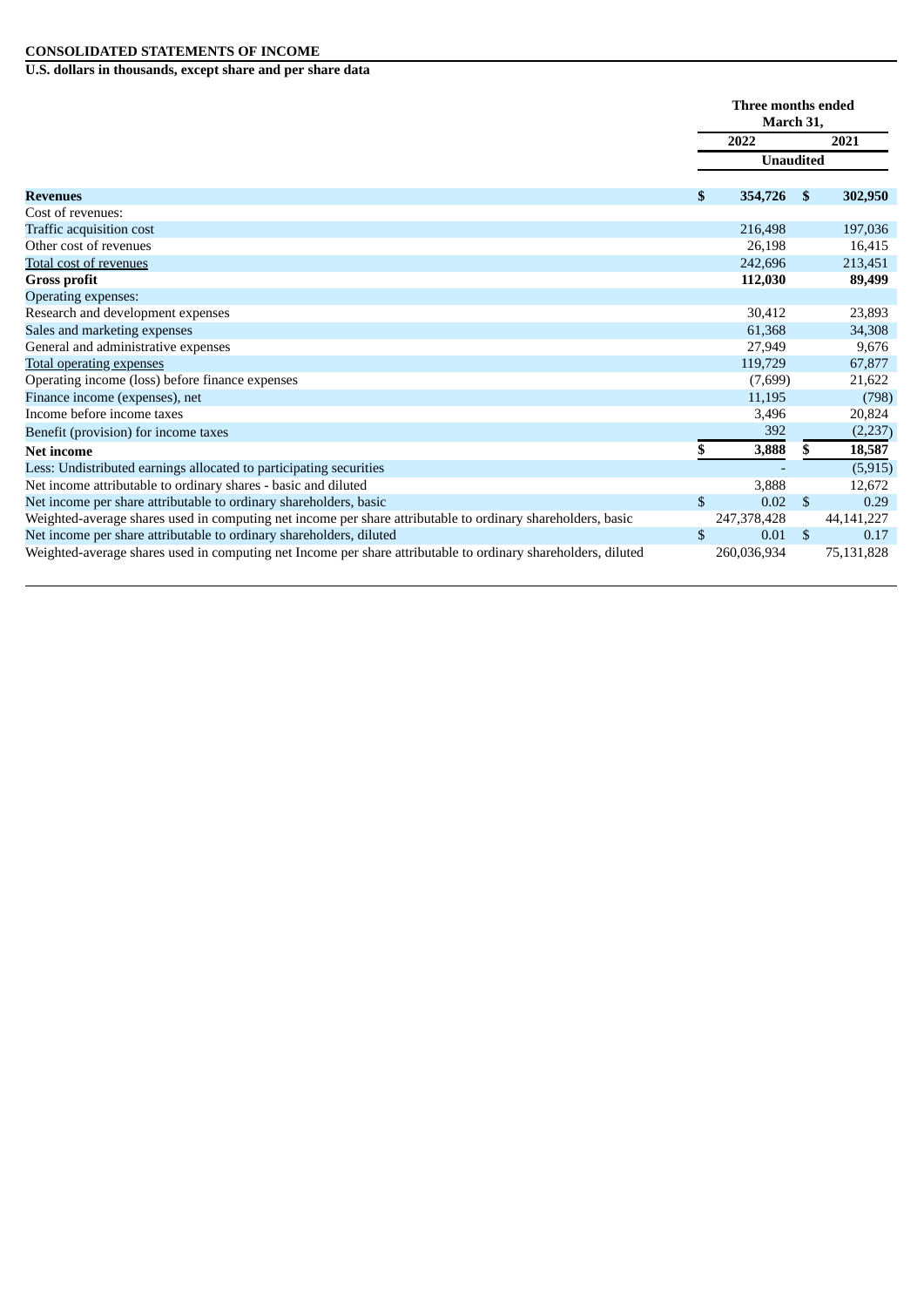#### **CONSOLIDATED STATEMENTS OF COMPREHENSIVE INCOME**

**U.S. dollars in thousands**

|                                                          |      | Three months ended<br>March 31, |   |        |
|----------------------------------------------------------|------|---------------------------------|---|--------|
|                                                          | 2022 |                                 |   | 2021   |
|                                                          |      | <b>Unaudited</b>                |   |        |
| <b>Net income</b>                                        | \$   | 3,888                           | S | 18,587 |
| Other comprehensive loss:                                |      |                                 |   |        |
| Unrealized gains (losses) on derivative instruments, net |      | (230)                           |   |        |
| Other comprehensive income (loss)                        |      | (230)                           |   |        |
| <b>Comprehensive income</b>                              |      | 3,658                           |   | 18,587 |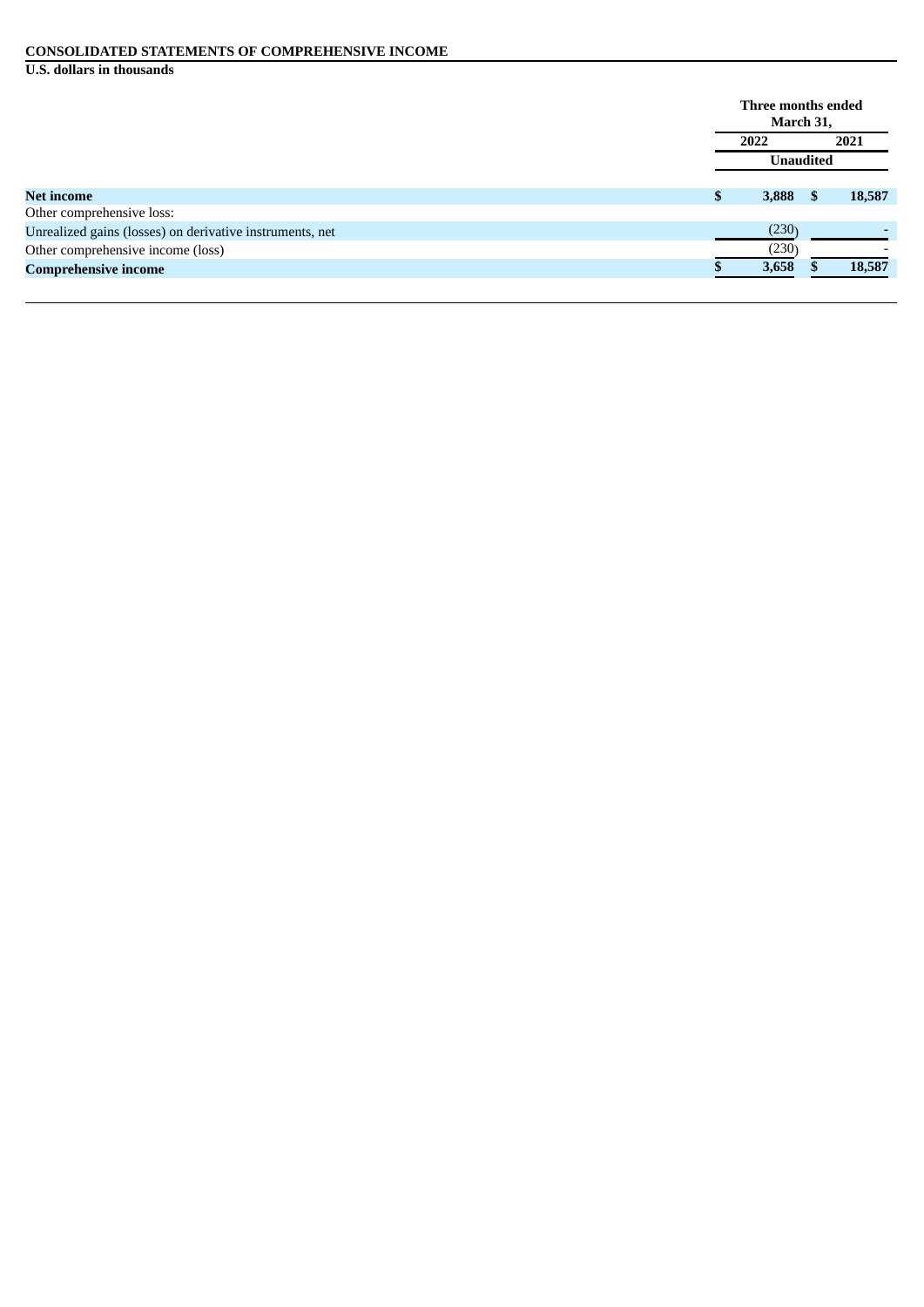# **SHARE BASED COMPENSATION BREAK-DOWN BY EXPENSE LINE**

**U.S. dollars in thousands**

|                                         |    | Three months ended<br>March 31, |                  |       |
|-----------------------------------------|----|---------------------------------|------------------|-------|
|                                         |    | 2022                            |                  | 2021  |
|                                         |    |                                 | <b>Unaudited</b> |       |
| Cost of revenues                        | ۰D | 703                             | S                | 125   |
| Research and development                |    | 6,102                           |                  | 3,438 |
| Sales and marketing                     |    | 5,300                           |                  | 1,131 |
| General and administrative              |    | 7,724                           |                  | 437   |
| Total share based compensation expenses |    | 19,829                          | - 85             | 5,131 |

# **DEPRECIATION AND AMORTIZATION BREAK-DOWN BY EXPENSE LINE**

# **U.S. dollars in thousands**

|                                             |      | Three months ended<br>March 31, |                  |       |      |  |
|---------------------------------------------|------|---------------------------------|------------------|-------|------|--|
|                                             | 2022 |                                 |                  |       | 2021 |  |
|                                             |      |                                 | <b>Unaudited</b> |       |      |  |
| Cost of revenues                            |      | 8,101                           | Ъ                | 5,976 |      |  |
| Research and development                    |      | 645                             |                  | 983   |      |  |
| Sales and marketing                         |      | 13,503                          |                  | 994   |      |  |
| General and administrative                  |      | 427                             |                  | 291   |      |  |
| Total depreciation and amortization expense |      | 22,676                          |                  | 8.244 |      |  |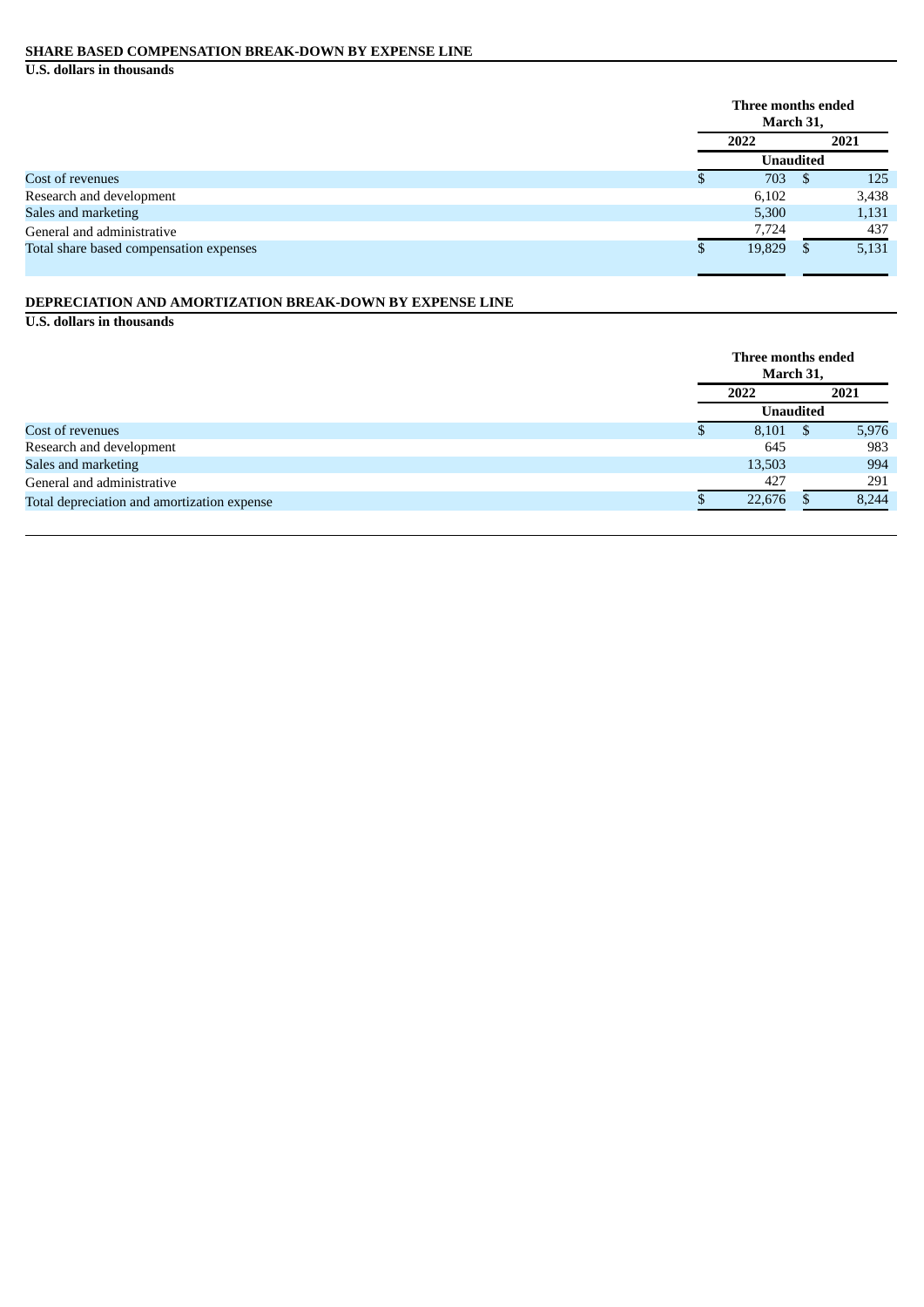# **CONSOLIDATED STATEMENTS OF CASH FLOWS**

**U.S. dollars in thousands**

|                                                                                         | Three months ended<br>March 31, |                  |                |           |
|-----------------------------------------------------------------------------------------|---------------------------------|------------------|----------------|-----------|
|                                                                                         |                                 | 2022             |                | 2021      |
|                                                                                         |                                 | <b>Unaudited</b> |                |           |
| Cash flows from operating activities:                                                   |                                 |                  |                |           |
| Net income                                                                              | \$                              | 3,888            | $\mathfrak{s}$ | 18,587    |
| Adjustments to reconcile net income to net cash flows provided by operating activities: |                                 |                  |                |           |
| Depreciation and amortization                                                           |                                 | 22,676           |                | 8,244     |
| Share based compensation expenses                                                       |                                 | 19,829           |                | 5,131     |
| Net loss from financing expenses                                                        |                                 | 671              |                | 1,613     |
| Revaluation of the warrants liability                                                   |                                 | (14, 042)        |                |           |
| Amortization of loan issuance cost                                                      |                                 | 358              |                |           |
| Change in operating assets and liabilities:                                             |                                 |                  |                |           |
| Decrease in trade receivables                                                           |                                 | 45,935           |                | 32,441    |
| Increase in prepaid expenses and other current assets and long-term prepaid expenses    |                                 | (3,317)          |                | (16,759)  |
| Decrease in trade payables                                                              |                                 | (45, 864)        |                | (47, 522) |
| Decrease in accrued expenses and other current liabilities                              |                                 | (16, 544)        |                | (10, 387) |
| Increase (decrease) in deferred taxes, net                                              |                                 | (4,086)          |                | 776       |
| Change in operating lease right of use assets                                           |                                 | 2,895            |                | 3,632     |
| Change in operating lease liabilities                                                   |                                 | (4,276)          |                | (4,859)   |
| Net cash provided by (used in) operating activities                                     |                                 | 8,123            |                | (9,103)   |
| Cash flows from investing activities                                                    |                                 |                  |                |           |
| Purchase of property and equipment, including capitalized internal-use software         |                                 | (6,902)          |                | (5,537)   |
| Cash paid in connection with acquisitions                                               |                                 | (620)            |                |           |
| Proceeds from restricted deposits                                                       |                                 |                  |                | 2,654     |
| Investment in short-term deposits                                                       |                                 | (40, 026)        |                |           |
| Payments of cash in escrow for acquisition of a subsidiary                              |                                 | (2,100)          |                |           |
| Net cash used in investing activities                                                   |                                 | (49, 648)        |                | (2,883)   |
| Cash flows from financing activities                                                    |                                 |                  |                |           |
| Exercise of options and vested RSUs                                                     |                                 | 3,399            |                | 3,551     |
| Payment of deferred offering cost                                                       |                                 |                  |                | (3, 476)  |
| Payments of tax withholding for share based compensation                                |                                 | (1, 845)         |                |           |
| Repayment of current portion of long-term loan                                          |                                 | (750)            |                |           |
| Net cash provided by financing activities                                               |                                 | 804              |                | 75        |
| Exchange differences on balances of cash and cash equivalents                           |                                 | (671)            |                | (1,613)   |
| Decrease in cash and cash equivalents                                                   |                                 | (41,392)         |                | (13,524)  |
| Cash and cash equivalents - at the beginning of the period                              |                                 | 319,319          |                | 242,811   |
| Cash and cash equivalents - at end of the period                                        | \$                              | 277,927 \$       |                | 229,287   |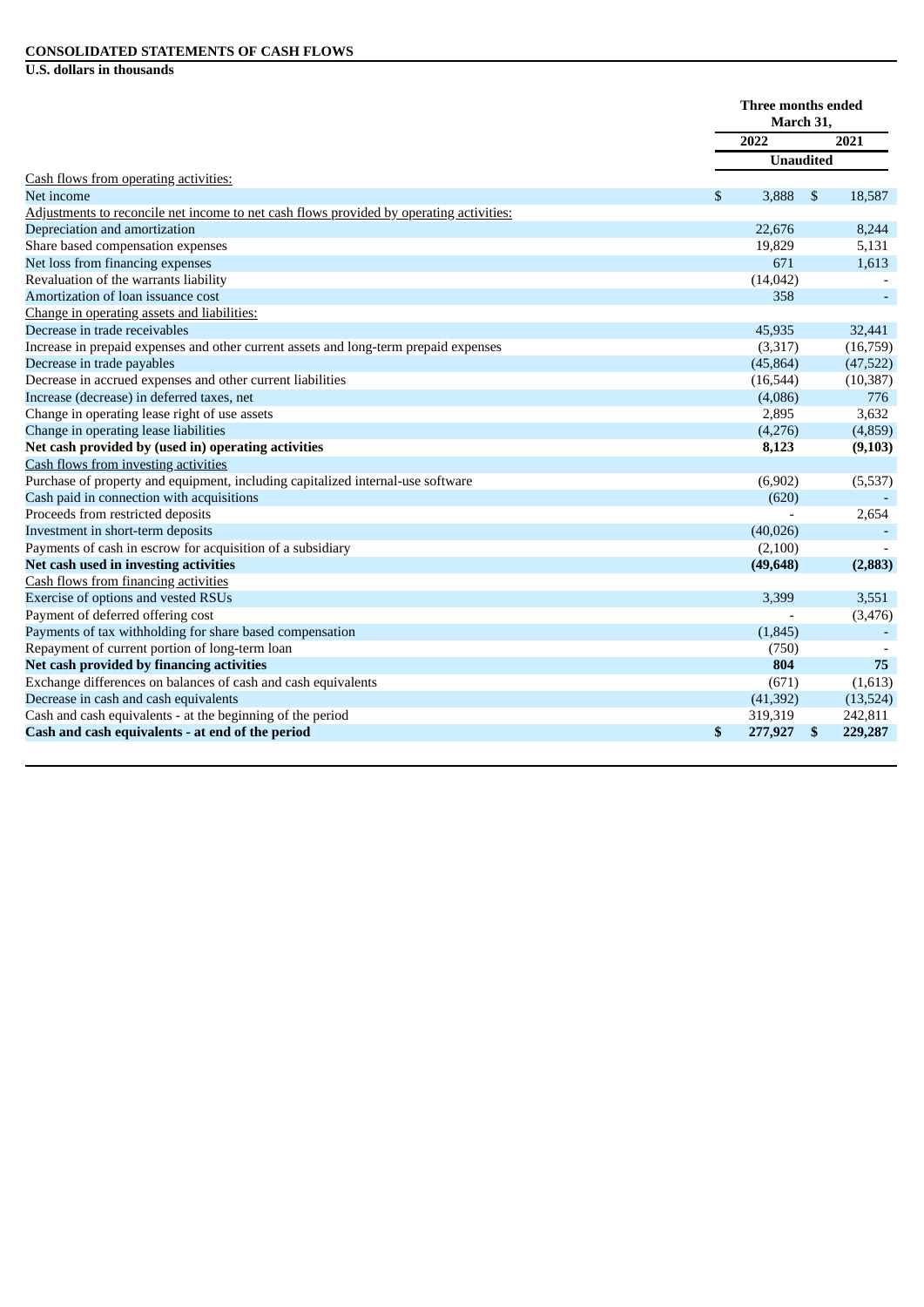|                                                                                               | Three months ended<br>March 31, |       |      |        |
|-----------------------------------------------------------------------------------------------|---------------------------------|-------|------|--------|
|                                                                                               | 2022                            |       | 2021 |        |
|                                                                                               | <b>Unaudited</b>                |       |      |        |
| Supplemental disclosures of cash flow information:                                            |                                 |       |      |        |
| Cash paid during the year for:                                                                |                                 |       |      |        |
| Income taxes                                                                                  | \$                              | 2.418 |      | 1,329  |
| <b>Interest</b>                                                                               | ¢                               | 3,570 |      |        |
| Non-cash investing and financing activities:                                                  |                                 |       |      |        |
| Purchase of property, plant and equipment                                                     | ¢                               | 1.809 | -S   | 10,138 |
| Share based compensation included in capitalized internal-use software                        | \$                              | 517   | - \$ |        |
| Deferred offering costs incurred during the period included in the Long-term prepaid expenses | \$                              | $-$   | S    | 3,674  |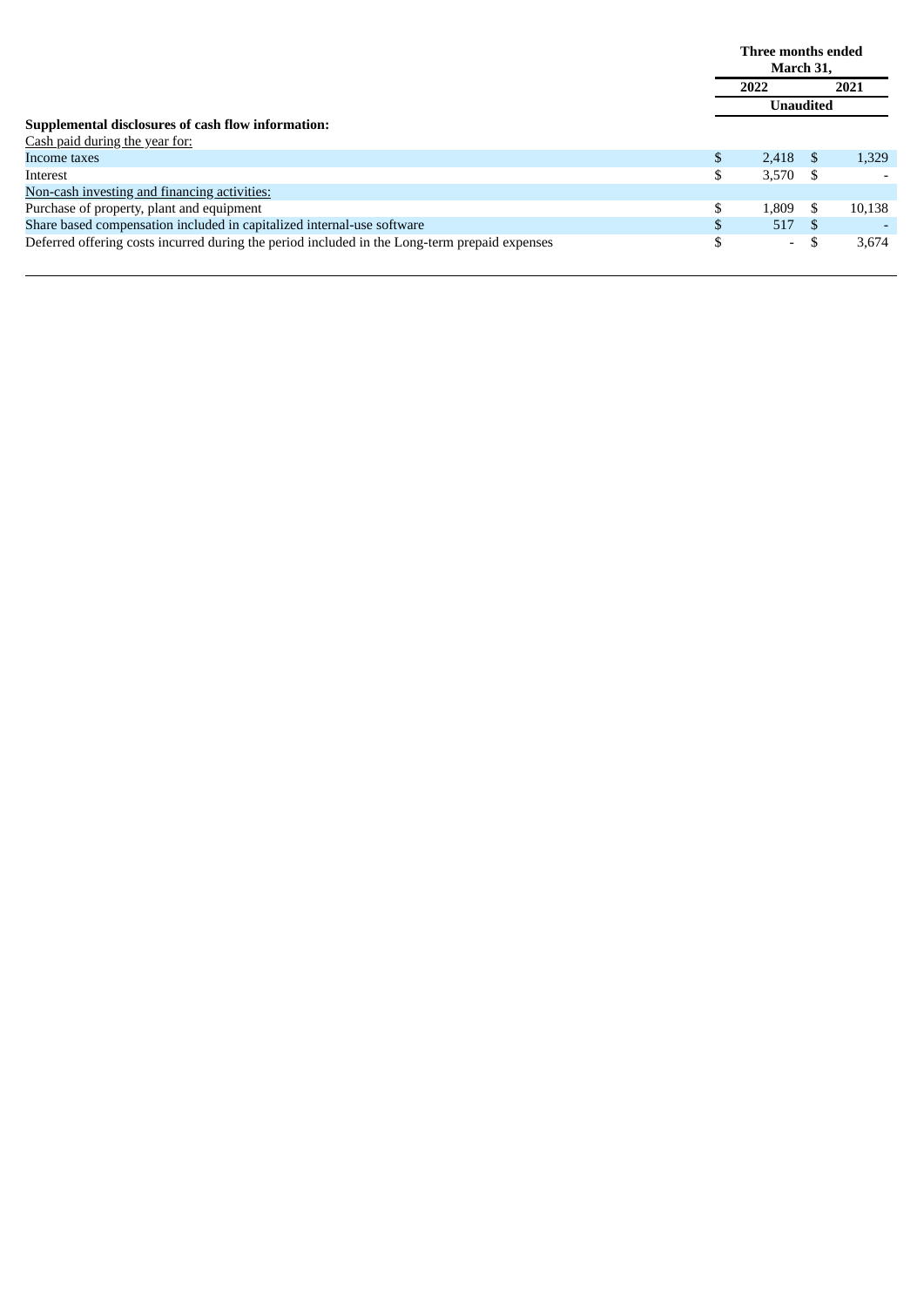## **APPENDIX A: Non-GAAP Reconciliation RECONCILIATION OF GAAP TO NON-GAAP FINANCIAL MEASURES FOR Q1 2022 AND 2021**

(Unaudited)

The following table provides a reconciliation of revenues to ex-TAC Gross profit.

|                                  |    | Three months ended<br>March 31, |               |         |
|----------------------------------|----|---------------------------------|---------------|---------|
|                                  |    | 2022                            | 2021          |         |
|                                  |    | <b>Unaudited</b>                |               |         |
|                                  |    | (dollars in thousands)          |               |         |
| <b>Revenues</b>                  | \$ | 354,726                         | <sup>\$</sup> | 302,950 |
| Traffic acquisition cost         |    | 216,498                         |               | 197,036 |
| Other cost of revenues           |    | 26,198                          |               | 16,415  |
| Gross profit                     | S  | 112,030                         | S.            | 89,499  |
| Add back: Other cost of revenues |    | 26,198                          |               | 16,415  |
| ex-TAC Gross Profit              |    | 138,228                         |               | 105,914 |

The following table provides a reconciliation of net income to Adjusted EBITDA.

|                                       |                  | Three months ended<br>March 31, |
|---------------------------------------|------------------|---------------------------------|
|                                       | 2022             | 2021                            |
|                                       |                  | <b>Unaudited</b>                |
|                                       |                  | (dollars in thousands)          |
| <b>Net income</b>                     | $3,888$ \$<br>\$ | 18,587                          |
| Adjusted to exclude the following:    |                  |                                 |
| Financial expenses (income), net      | (11, 195)        | 798                             |
| Tax expenses (income)                 | (392)            | 2,237                           |
| Depreciation and amortization         | 22,676           | 8,244                           |
| Share based compensation expenses (1) | 17,039           | 5,131                           |
| M&A costs                             | 50               | (1,454)                         |
| Holdback compensation expenses (2)    | 2,790            |                                 |
| <b>Adjusted EBITDA</b>                | 34,856           | 33,543                          |

1 For the Q1 2022 period, a substantial majority relates to equity awards issued in connection with going public.

2 Represents share based compensation due to holdback of Taboola ordinary shares issuable under compensatory arrangements relating to Connexity acquisition.

We calculate Ratio of net income to gross profit as net income divided by gross profit. We calculate the Ratio of Adjusted EBITDA to ex-TAC Gross Profit, a non-GAAP measure, as Adjusted EBITDA divided by ex-TAC Gross Profit. We believe that the Ratio of Adjusted EBITDA to ex-TAC Gross Profit is useful because TAC is what we must pay digital properties to obtain the right to place advertising on their websites, and we believe focusing on ex-TAC Gross Profit better reflects the profitability of our business. The following table reconciles Ratio of net income to gross profit and Ratio of Adjusted EBITDA to ex-TAC Gross Profit for the period shown.

|                                                        |    | Three months ended<br>March 31, |               |         |  |
|--------------------------------------------------------|----|---------------------------------|---------------|---------|--|
|                                                        |    | 2022                            | 2021          |         |  |
|                                                        |    | <b>Unaudited</b>                |               |         |  |
|                                                        |    | (dollars in thousands)          |               |         |  |
| Gross profit                                           | \$ | 112,030                         | <sup>\$</sup> | 89,499  |  |
| Net income                                             | Э  | 3,888                           | -S            | 18,587  |  |
| Ratio of net income to gross profit                    |    | 3.5%                            |               | 20.8%   |  |
|                                                        |    |                                 |               |         |  |
| ex-TAC Gross Profit                                    | \$ | 138,228                         | <sup>\$</sup> | 105,914 |  |
| Adjusted EBITDA                                        |    | 34,856                          | \$            | 33,543  |  |
| Ratio of Adjusted EBITDA margin to ex-TAC Gross Profit |    | 25.2%                           | 31.7%         |         |  |
|                                                        |    |                                 |               |         |  |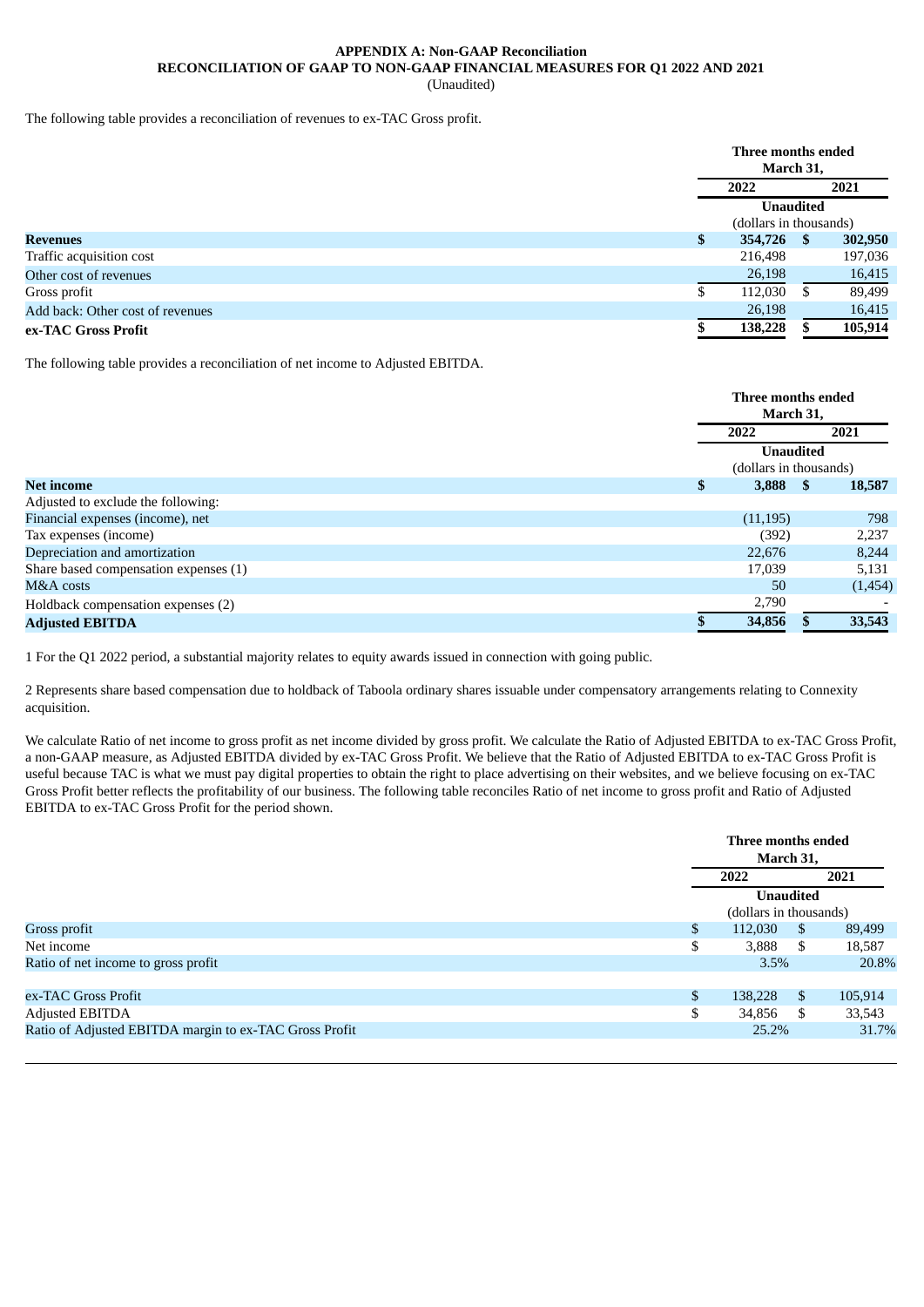The following table provides a reconciliation of net income to Non-GAAP Net Income.

|                                       | Three months ended<br>March 31, |      |         |  |
|---------------------------------------|---------------------------------|------|---------|--|
|                                       | 2022                            | 2021 |         |  |
|                                       | <b>Unaudited</b>                |      |         |  |
|                                       | (dollars in thousands)          |      |         |  |
| <b>Net income</b>                     | \$<br>$3,888$ \$                |      | 18,587  |  |
| Amortization of acquired intangibles  | 15.780                          |      | 639     |  |
| Share based compensation expenses (1) | 17,039                          |      | 5,131   |  |
| M&A costs                             | 50                              |      | (1,454) |  |
| Holdback compensation expenses (2)    | 2,790                           |      |         |  |
| <b>Revaluation of Warrants</b>        | (14, 042)                       |      |         |  |
| Income tax effects                    | (3,626)                         |      | (101)   |  |
| <b>Non-GAAP Net Income</b>            | 21,879                          |      | 22,802  |  |

1For the Q1 2022 period, a substantial majority relates to equity awards issued in connection with going public.

2 Represents share based compensation due to holdback of Taboola ordinary shares issuable under compensatory arrangements relating to Connexity acquisition.

The following table provides a reconciliation of EPS diluted to Pro forma Non-GAAP EPS diluted.

|                                       | Three months ended<br>March 31, |           |         |  |
|---------------------------------------|---------------------------------|-----------|---------|--|
|                                       | 2022                            |           | 2021    |  |
|                                       | <b>Unaudited</b>                |           |         |  |
| <b>EPS</b> diluted (1)                | \$<br>0.015                     | $\sim$ \$ | 0.169   |  |
| Add (Subtract):                       |                                 |           |         |  |
| Amortization of acquired intangibles  | 0.061                           |           | 0.002   |  |
| Share based compensation expenses (2) | 0.066                           |           | 0.020   |  |
| M&A costs                             | 0.000                           |           | (0.006) |  |
| Holdback compensation expenses (3)    | 0.011                           |           | 0.000   |  |
| <b>Revaluation of Warrants</b>        | (0.054)                         |           | 0.000   |  |
| Income tax effects                    | (0.014)                         |           | 0.000   |  |
| Pro forma adjustment (4)              |                                 |           | (0.097) |  |
| Pro forma Non-GAAP EPS diluted (5)    | 0.085                           |           | 0.088   |  |

1The weighted-average shares used in this computation for the three months ended March 31, 2022 and 2021 is 260,036,934 and 75,131,828, respectively. Outstanding shares increased significantly year-over-year as a result of the Company going public.

2For the Q1 2022 period, a substantial majority relates to equity awards issued in connection with going public.

3 Represents share based compensation due to holdback of Taboola ordinary shares issuable under compensatory arrangements relating to Connexity acquisition.

4Pro forma net income for the three months ended March 31, 2021, includes an adjustment to add \$5,915 of undistributed earnings previously allocated to participating securities assuming these securities converted to ordinary shares as of January 1, 2021.

5 The Pro Forma Non-GAAP EPS is presented only for the three months ended March 31, 2021 assuming Taboola went public and consummated the related transactions as of January 1, 2021. The weighted-average shares used to calculate Pro Forma Non-GAAP EPS diluted for the three months ended March 31, 2021 is 259,307,085, and includes giving effect to 121,472,152 Taboola legacy preferred shares, 30,471,516 shares issues to ION Public shareholders, 13,500,000 shares issued to PIPE investors, 8,419,608 shares and equity grants in connection with going public and 10,311,981 from options and restricted shares units by application of treasury stock method.